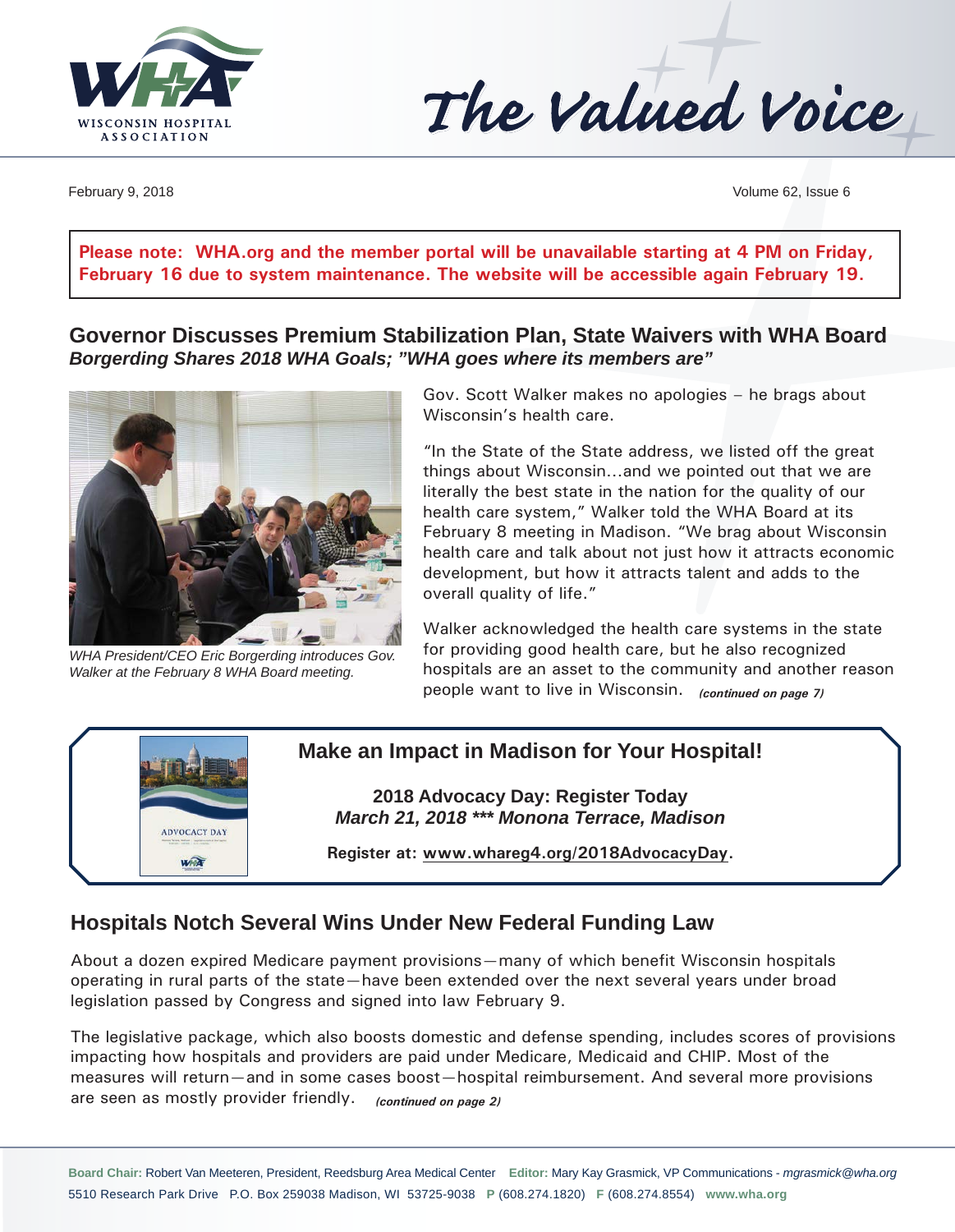### **Continued from page 1 . . . Hospitals Notch Several Wins Under New Federal Funding Law**

At the outset, the package includes the so-called "Medicare Extenders," including:

- Extension of Geographic Practice Cost Index: Two-year extension, through Dec. 31, 2019, boosting physician payment in rural communities;
- Permanent repeal of the Medicare therapy caps: The provision gets rid of the annual payment limits for certain therapies, such as physician and speech services;
- Extension of increased inpatient payment for low-volume adjustment: Higher payments included for five years;
- Extension of Medicare Dependent Hospitals: Higher payments extended for five years; and,
- Extension of home health rural add on: Boosts payments for home health services provided in rural areas.

The package also includes an extra four-year extension of the Children's Health Insurance Program (CHIP), bringing it up to a total of 10-years and providing stability for hospitals that treat lower-income families.

CHIP aside, hospitals should also benefit from a continued delay of the scheduled Medicaid Disproportionate Share Hospital (DSH) payment cuts. The legislation puts a stay on the \$5 billion in reductions scheduled for fiscal years 2018 and 2019.

Other provisions are designed to ease the path for Accountable Care Organizations as the advance through new payment models, and increase the availability and payments around telehealth services.

Broadly, the package is seen as an overall win for Wisconsin hospitals and others across the United States. Hospital groups worked hard to get the expired Medicare extenders re-upped, and pushed federal lawmakers to delay the cuts under the DSH program.

### **Senate Health Committee Approves WHA-Led Medicaid, Mental Health Priorities** *Bills would fund provider care coordination and reform emergency detention processes to align with EMTALA*



*Kyle O'Brien, WHA; Cheryl Taylor (testifying) and Elizabeth Cliffe, Ascension Wisconsin*

In one of their last actions of the legislative session, the Senate Health and Human Services Committee met February 6 to take up a variety of appointments and legislation, including two bills that are key WHA priorities.

The Committee heard Senate Bill 742, legislation that would authorize a grant program to reimburse hospitals and health systems for services provided to high utilizers of Wisconsin emergency departments. The goal of this legislation is

to incentivize the creation of provider-based care coordination

programs in hospitals throughout Wisconsin and expand programs that exist today. The Committee received testimony from Ascension-Wisconsin's Cheryl Taylor and Aurora's Jane Pirsig-Anderson, both of whom work with their respective organization's intensive care management programs.

As mentioned in testimony by the lead authors of this legislation, Sen. Alberta Darling (R-River Hills), Rep. Jessie Rodriguez (R-Oak Creek) and Rep. Joe Sanfelippo (R-New *(continued on page 3)*



*Jane Pirsig-Anderson (testifying) and Andrew Hanus, Aurora Health Care*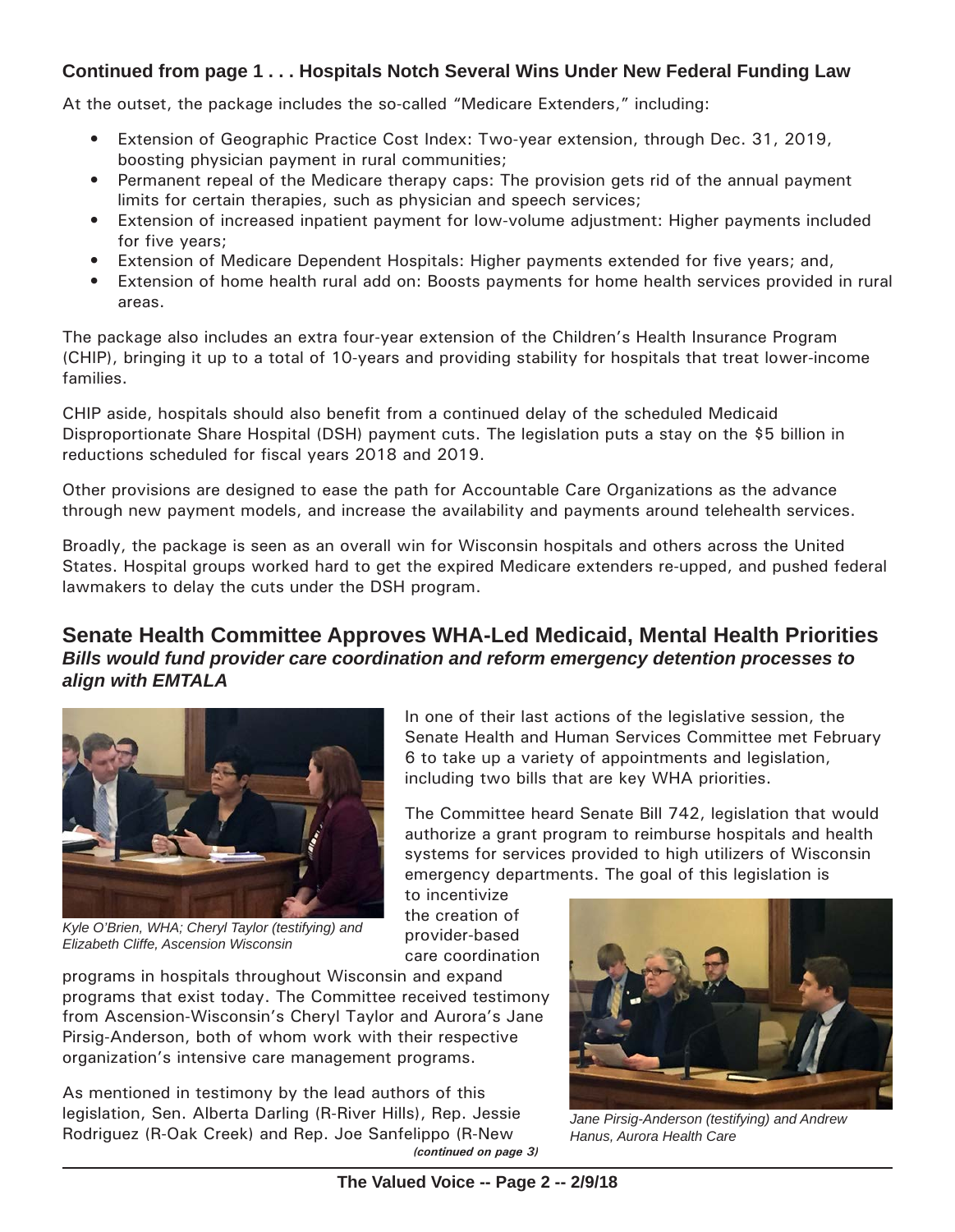### **Continued from page 2 . . . Senate Health Committee Approves WHA-Led Medicaid, Mental Health Priorities**

Berlin), the Ascension and Aurora programs have shown strong results and promise in the idea of provider-based care coordination.

"We need to meet these patients where they are, not where we think they should be," said Taylor. "We help patients navigate the system by helping the doctor understand what the patient is saying and help the patient understand what the doctor is saying."

Pirsig-Anderson said the legislation will "bridge a care coordination gap for Medicaid patients who have not responded to traditional case management" and said Aurora's program has already demonstrated a significant reduction in high-utilizers presenting at the emergency department, with a 39 percent reduction at Aurora Sinai and a 68 percent decrease in utilization at Aurora St. Luke's.

Senate Bill 742 was approved by the Senate Health and Human Services Committee unanimously February 8. The bill's Assembly counterpart, Assembly Bill 871, was approved unanimously by the Assembly Health Committee February 1. Both bills are expected to be ready for floor action in the Senate and Assembly yet this month.

In addition, the Senate Committee heard Assembly Bill 538 which would align Wisconsin's emergency detention statutes with the obligations that currently exist for hospitals and health care providers under federal law. In addition, this legislation provides necessary clarification and liability protection to health care providers when they feel an obligation to warn about someone they believe is a harm to themselves or others.

This legislation was a key recommendation of WHA's Behavioral Health Task Force. The bipartisan bill, which was approved unanimously by the full Assembly in November, was also unanimously supported by the Senate Health and Human Services Committee February 8. WHA expects the legislation to be ready for a Senate floor calendar February 20.

## **Conflict Resolution and Principles of High Reliability Focus of 2018 Physician Leader Conference**

On March 9-10, WHA will host its annual Physician Leadership Development Conference at The American Club in Kohler. This year's Friday agenda will focus on strategies for physician leaders to resolve conflict utilizing effective feedback and the skills needed to make



**LEADERSHIP DEVELOPMENT CONFERENCE** 

conflict productive. In addition, the Saturday morning session will focus on the physician leader's role in shaping performance culture, discussing the principles of high reliability, and demonstrating various skills physician leaders can use to shape culture.

Sessions will be presented by Allison Linney and Craig Clapper, both nationally-recognized faculty from the American Association for Physician Leadership (AAPL), and both will discuss important and practical leadership skills that help physician leaders to move beyond their clinical training and take a new approach to managerial decision-making and problem solving.

Over the past 12 years, WHA has hosted nearly 1,800 physician leaders at the annual WHA Physician Leadership Development Conference, in an effort to assist members in providing the necessary education to new physician leaders and those identified as having leadership potential. Make sure your new physician leaders have the opportunity to attend by registering them today at [www.cvent.com/d/ktql](http://www.cvent.com/d/ktql9j)9j.

For questions about the annual Physician Leadership Development Conference, contact Jennifer Frank at *[jfrank@wha.org](mailto:jfrank@wha.org)* or 608-274-1820.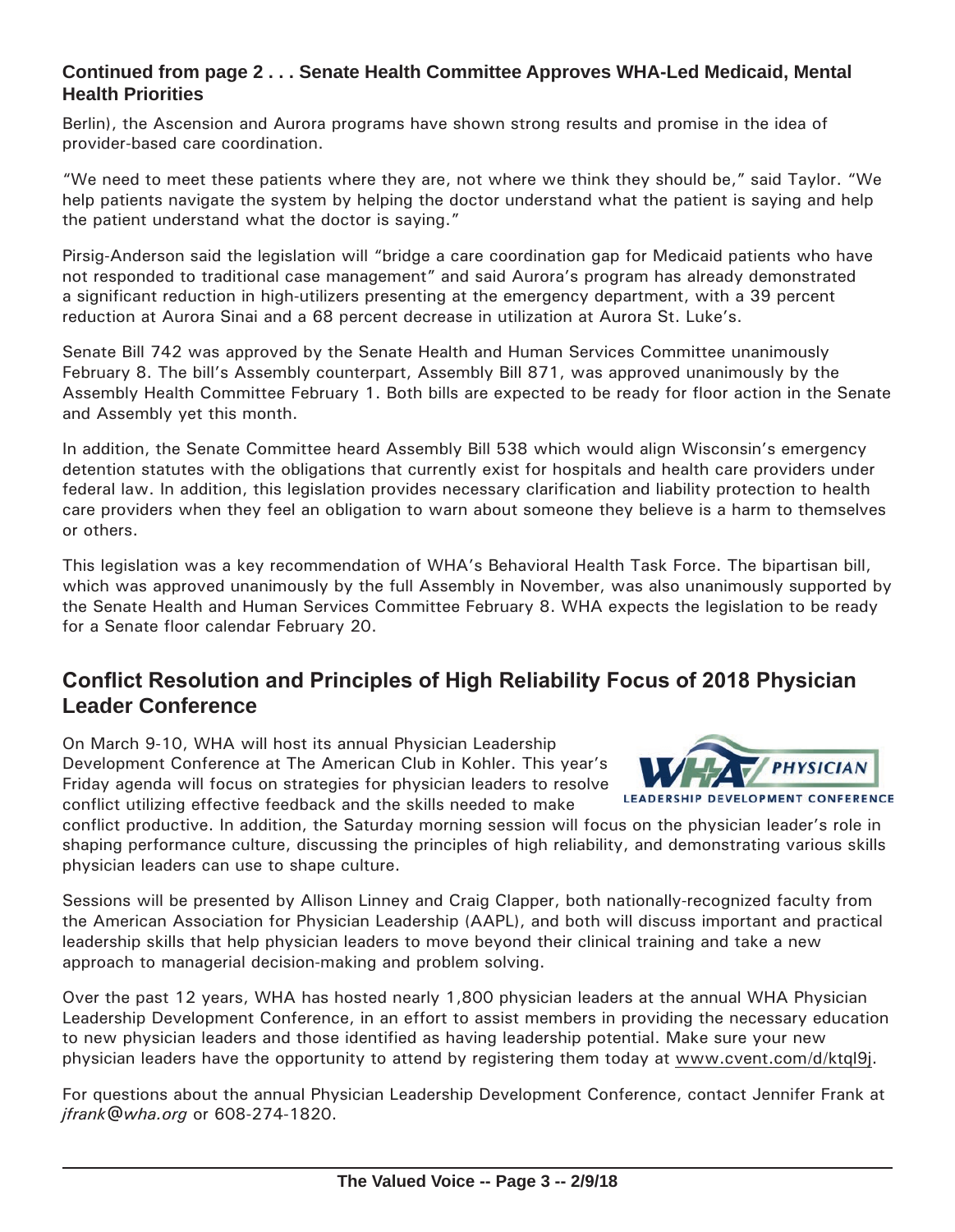## **Mueller joins WHA Information Center**

The WHA Information Center (WHAIC) is pleased to welcome Jennifer Mueller as their new vice president and privacy officer. Prior to joining WHAIC, Mueller spent 19 years at Watertown Regional Medical Center. She most recently served as the vice president, ancillary services; chief information officer and HIPAA privacy officer. Mueller holds a bachelor's degree in health information administration and a master in business administration from the University of Wisconsin-Milwaukee.

As vice president of the WHA Information Center, Mueller will be responsible for overall direction and oversight, including managing and developing WHAIC's product and service portfolio, guiding staff development, maintaining customer relationships and assisting in the growth and development of the organization.

"We are very excited to have Jennifer lead the WHAIC team. While she is a new employee, she is no stranger to the organization, having previously served on the WHA Information Center Data Advisory Committee. She brings a wealth of knowledge and experience to the organization and will help WHAIC continue to meet the growing data and analytics needs of our members and other data-driven organizations," said Brian Potter, WHA chief operating officer.

## **Third Stephen F. Brenton Scholarship Award Recipient Announced**

Mitchell Running has been selected as the 2017-2018 Stephen F. Brenton Health Policy Scholar, which comes with a financial award that can be applied toward tuition. The scholarship was created in honor of Stephen Brenton (BA '76, Political Science, UW-Madison) to students who are pursuing degrees at the La Follette School of Public Affairs related to health policy. The scholarship is an investment in a hard-working student who is dedicated to improving health outcomes in the state of Wisconsin.

Running will receive master's degrees in Public Affairs and Public Health from the La Follette School of Public Affairs and the School of medicine and public health at the University of Wisconsin-Madison in August of 2018.

In addition to his studies, Running is currently working part time with the Department of Health Services (DHS) in the state's Food Share program. He also is a project assistant with a professor at the La Follette School who is examining the health and fiscal impacts of various health-related public policies. After he graduates, Running said he plans to pursue an administrative fellowship with a hospital. His interests include studying system and process improvement. He hopes to work in a Wisconsin hospital or health system when he completes his education.

## **WHA Releases Emergency Preparedness Report: Ready to Respond**

Disaster can strike at any time. The local hospital often is the focal point for health care in a community. It is essential that hospitals always be ready to respond—not only by treating the sick and injured but also by coordinating with partners to ensure that medications, supplies and personnel are deployed to meet the demand for medical services.

A new report from the Wisconsin Hospital Association summarizes the role the Wisconsin Healthcare Emergency Preparedness Program (WHEPP) has played in helping hospitals prepare for the unexpected in their communities. Created in 2002 by the Wisconsin Department of Health Services (DHS), WHEPP is funded through a grant from the U.S. Department of Health and Human Services. *(continued on page 5)*

*Jennifer Mueller*

*Stephen F. Brenton and Mitchell Running*

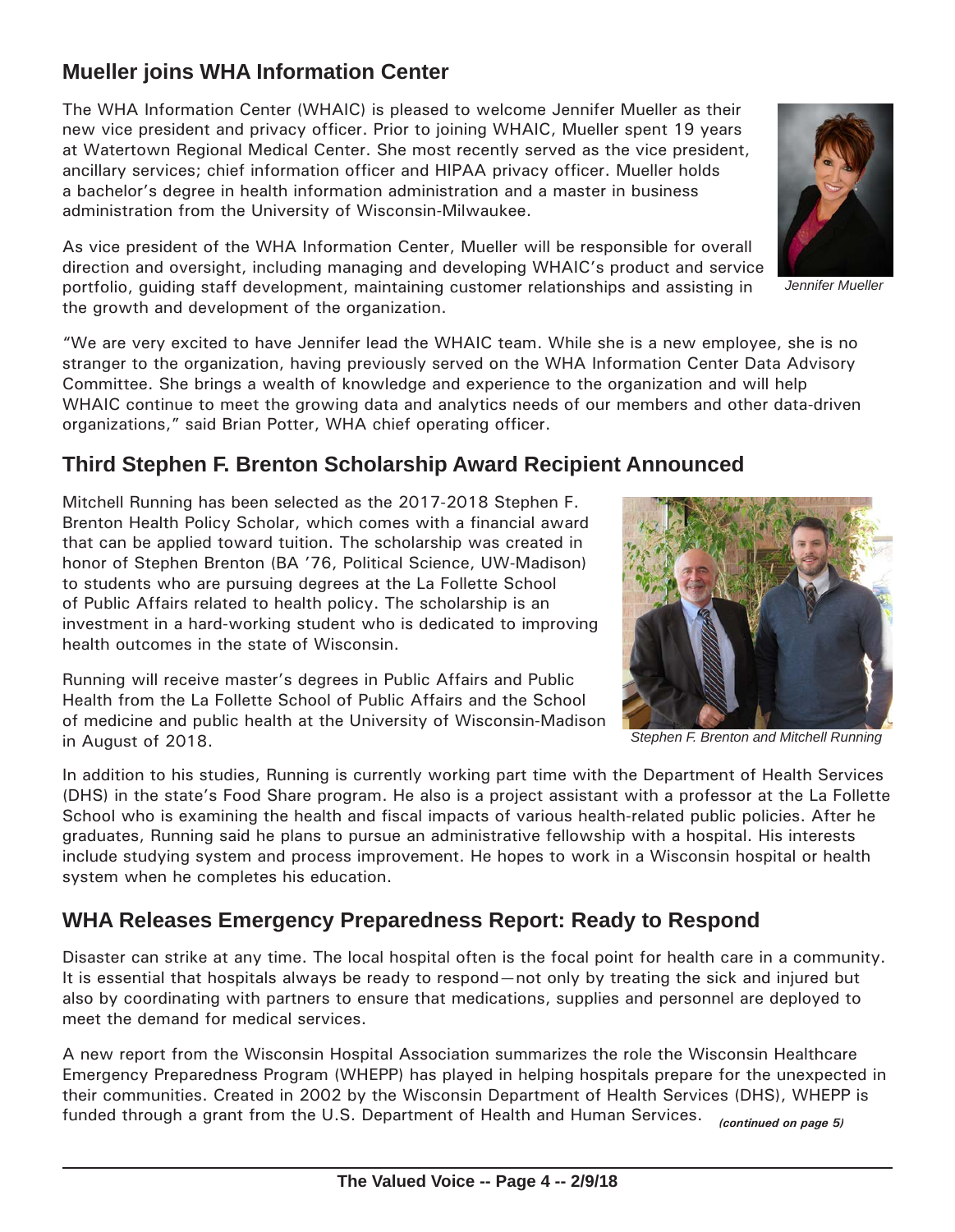### **Continued from page 4 . . . WHA Releases Emergency Preparedness Report**

As administered by DHS in partnership with WHA and other stakeholders, WHEPP's mission is to support the emergency preparedness efforts of hospitals and other health care partners by providing equipment, supplies, resources, training and infrastructure. WHA also supports their member hospitals by providing emergency preparedness information and coordination and communications assistance related to disaster response.

WHA and WHEPP will continue to be resources to hospitals and their partners in the community. To learn more, contact Andrew Brenton, WHA, *[abrenton@wha.org](mailto:abrenton@wha.org)* or 608-274-1820.

See the report at [www.wha.org/Data/Sites/1/emergencyprep/WHA-EmergencyPrepBrochure-2-7-2018.pdf.](http://www.wha.org/Data/Sites/1/emergencyprep/WHA-EmergencyPrepBrochure-2-7-2018.pdf)

# **Grassroots Spotlight**

### **Wisconsin Rural Health Delegation Visits Congress**



In conjunction with the National Rural Health Association's Policy Conference, a group of rural health advocates met with Wisconsin's congressional delegation February 7 in Washington, D.C. to discuss several topics of significant concern to rural hospitals and health care providers. The Wisconsin Hospital Association, Rural Wisconsin Health Cooperative, Wisconsin Office of Rural Health, and UW School of Medicine and Public Health emphasized the importance of renewing funding for Medicare Extenders; restoring cuts to the

340B drug pricing program; preventing swing bed reimbursement cuts; reauthorizing and extending the Conrad 30 J-1 Visa Waiver program; and restoring funding for community health centers.



*L to R: Chaya Eich and John Eich, Wisconsin Office of Rural Health; Laura Rose, WHA; Heather Erickson, Amery Hospital and Clinic; Dan DeGroot, HSHS St. Clare Memorial Hospital; Mary Beth White-Jacobs, Black River Memorial Hospital; Bob Van Meeteren, Reedsburg Area Medical Center; Representative Mark Pocan; Zach Meyer and Byron Crouse, UW-Madison School of Medicine and Public Health/Wisconsin Academy for Rural Medicine program; and Jeremy Levin, Rural Wisconsin Health Cooperative.*

Rural hospital CEOs Mary Beth White-Jacobs from Black River Memorial Hospital and Bob Van Meeteren of Reedsburg Area Medical Center, COO Dan DeGroot from HSHS St. Clare Hospital in Oconto Falls, and Heather Erickson from Amery Hospital and Clinic all provided examples of how savings from the 340B program have been used to supplement other programs such as behavioral health that are essential to the community but for which reimbursement is low. Considering the recent House Ways and Means Committee report that suggested significant swing bed reimbursement cuts as a way to pay for Medicare extenders, both Van Meeteren and DeGroot stressed the importance of retaining current cost-based reimbursement for swing beds, which provide high-level rehabilitative post-acute care for patients in their home communities.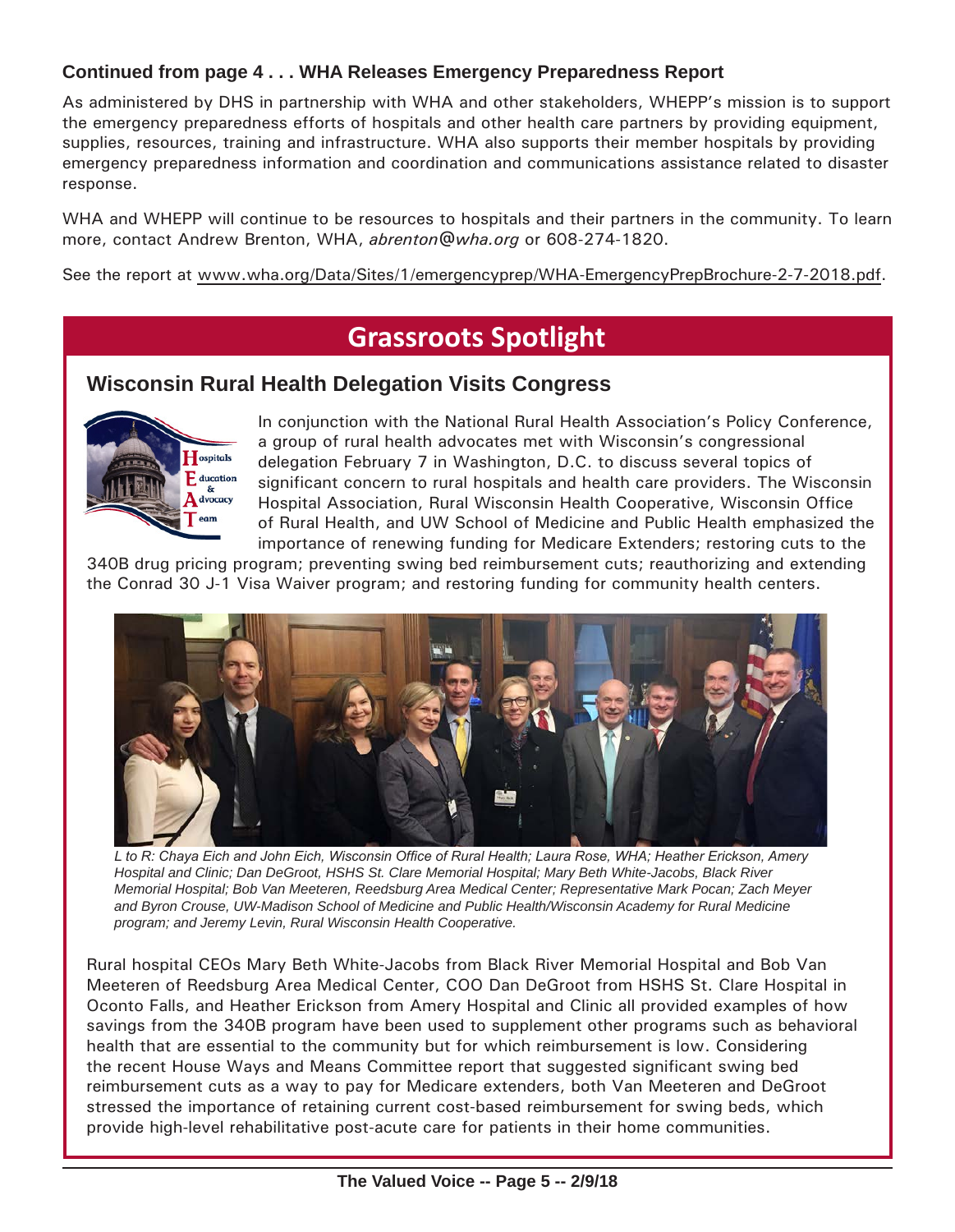## **Member News: UnityPoint Health-Meriter Names Erickson CEO**



*Sue Erickson*

UnityPoint Health-Meriter announced Sue Erickson is the new president/CEO for UnityPoint Health-Meriter. Erickson previously served as president/COO for the organization.

Erickson has worked at Meriter for nearly 30 years, starting in the lab and has held many leadership roles, including home health director, vice president of professional services, COO and president/COO. She will now oversee the full senior leadership team.

Erickson earned a bachelor's degree in medical technology at the University of

Iowa and an master's degree in business administration with an emphasis in management and human resources from Edgewood College. She is past president of the American Diabetes Association in Wisconsin, is a past member of the Wisconsin Association of Medical Equipment and a past member of Monona Chamber of Commerce and Turville Bay Board member.

Former CEO Arthur Nizza will remain with UnityPoint Health as chief operating officer of the three-state system.

## **Fast Facts from the WHA Information Center**

### **February is National Children's Dental Health Month**

The American Dental Association (ADA) sponsors a monthlong national health observance that brings together thousands of dedicated dental professionals, health care providers and educators to promote the benefits of good oral health to children, their caregivers, teachers and many others.





According to the WHA Information Center, between January 2016 and September 2017, there were 2,679 dental-related emergency department (ED) visits for children under 18 years of age in Wisconsin. The average total charge of those visits was \$484.

According to the Health Policy Institute (HPI), most dental ED visits are non-traumatic dental conditions. Patients who visit an ED with a non-traumatic dental condition would be better served in a dental office setting due to the availability of definitive care and the likelihood of continuity of care.

WHA is currently engaged in the issue of dental access by working with its members to develop proposals to improve dental care to underserved patients, including those with special needs and those who lack access to preventive dental care.

*Data provided by the WHA Information Center (WHAIC). WHAIC ([www.whainfocenter.com\)](http://www.whainfocenter.com) is dedicated to collecting, analyzing and disseminating complete, accurate and timely data and reports about charges, utilization, quality and efficiency provided by* 

*Wisconsin hospitals, ambulatory surgery centers and other health care providers.*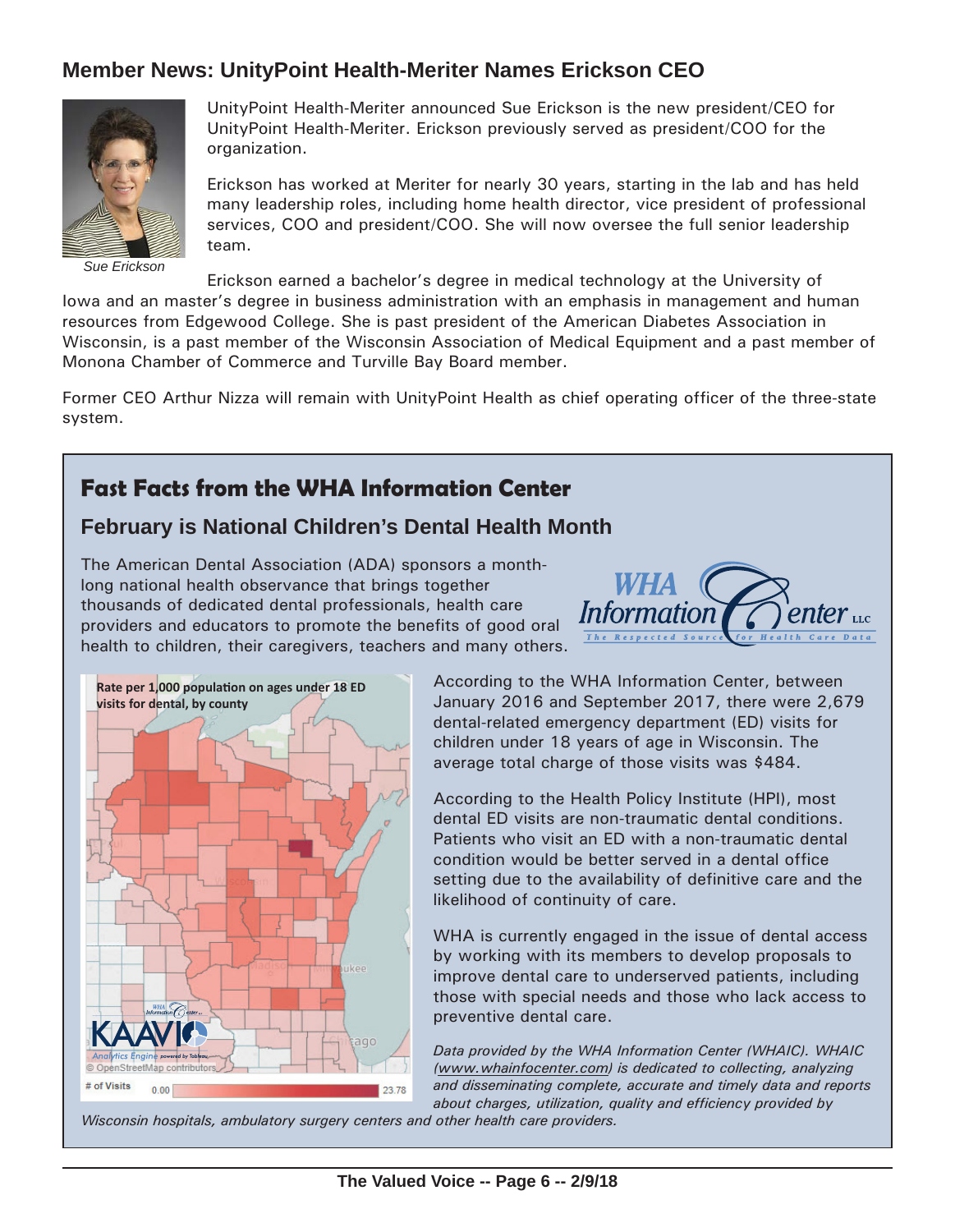#### **Continued from page 1 . . . Governor Discusses Premium Stabilization Plan, State Waivers with WHA Board**



*Gov. Scott Walker and WHA 2018 Board Chair Bob Van Meeteren*

In a statement ([http://bit.ly/2C96PGu\)](http://bit.ly/2C96PGu) released following the WHA Board meeting, Walker praised the work of the state's health care leaders and WHA in helping Wisconsin achieve and sustain its highquality health care. "Wisconsin is a national leader in health care quality in large part because of the work of the Wisconsin Hospital Association," Walker said in the statement.

The Governor also wants to make sure that all residents have access to affordable care by holding the line on premium increases. Walker described his proposal, which relies on a waiver process contained in the ACA, to create a reinsurance program that would help stabilize the individual market. He said about 220,000 people purchase insurance in the marketplace, which this year saw a 36

percent increase in premiums and is now down to 11 plans participating across the state.

"If you look at premiums in the group insurance market, those are increasing at around five percent," Walker said. "I asked the Office of the Commissioner of Insurance to craft an approach to make the premium increases for individual coverage align closer with increases in the group plans."

The Governor's reinsurance program is estimated to cost \$200 million annually, with roughly threefourths derived from redirected Obamacare dollars already coming to Wisconsin. The rest would come from the state, generated for 2019 by savings from the suspension of the ACA's health insurance tax. Walker believes if the program is successful, it can keep premium increases low and attract new insurers or bring those back who have left the market.

"With Congress looking increasingly unable to repeal and replace the ACA, standing by and watching it fail is not an acceptable Plan B," said WHA President/CEO Eric Borgerding. "For some time we have advocated that the state take matters into its own hands, craft our own solutions. We commend the Governor for using the tools available under the ACA, which is still the law, to put forward a plan aimed at stabilizing premiums, increasing competition in the insurance market and sustaining coverage gains. WHA supports this proposal and will work to see it become law."

Well before Obamacare, Wisconsin took steps to address affordability of insurance by minimizing the impact of high-cost claims, Walker noted in a reference to the state's defunct Health Insurance Risk Sharing Program (HIRSP). While Walker's 1332 waiver is a different approach, and avoids assessments on insurance companies or fee schedules on providers for its funding as under HIRSP, the risk mitigating concept is not new to Wisconsin.

Getting more people into the workforce has been a priority for Walker. He cited the investments that have been included in the state budget to increase training opportunities, across all occupations. He thanked hospitals and health systems for supporting the SEARCH program, which provides training and jobs to people with disabilities.

The Governor also discussed how he is using another type of waiver (a "1115 waiver") to implement eligibility and cost-sharing changes to the Medicaid program. The waivers can be complimentary in an overall strategy aimed at moving more people into the workforce and self-sufficiency, according to the Governor.

"We think inherently most people want to work, and we are willing to try some new things to help them transition over to work, to keep them out of your ERs and reduce uncompensated care," the Governor said. "I recognize the concerns. The goal is still to help those who are able to get into the workforce employer-based insurance coverage or access to a better individual market—that is our game plan on workforce." *(continued on page 8)*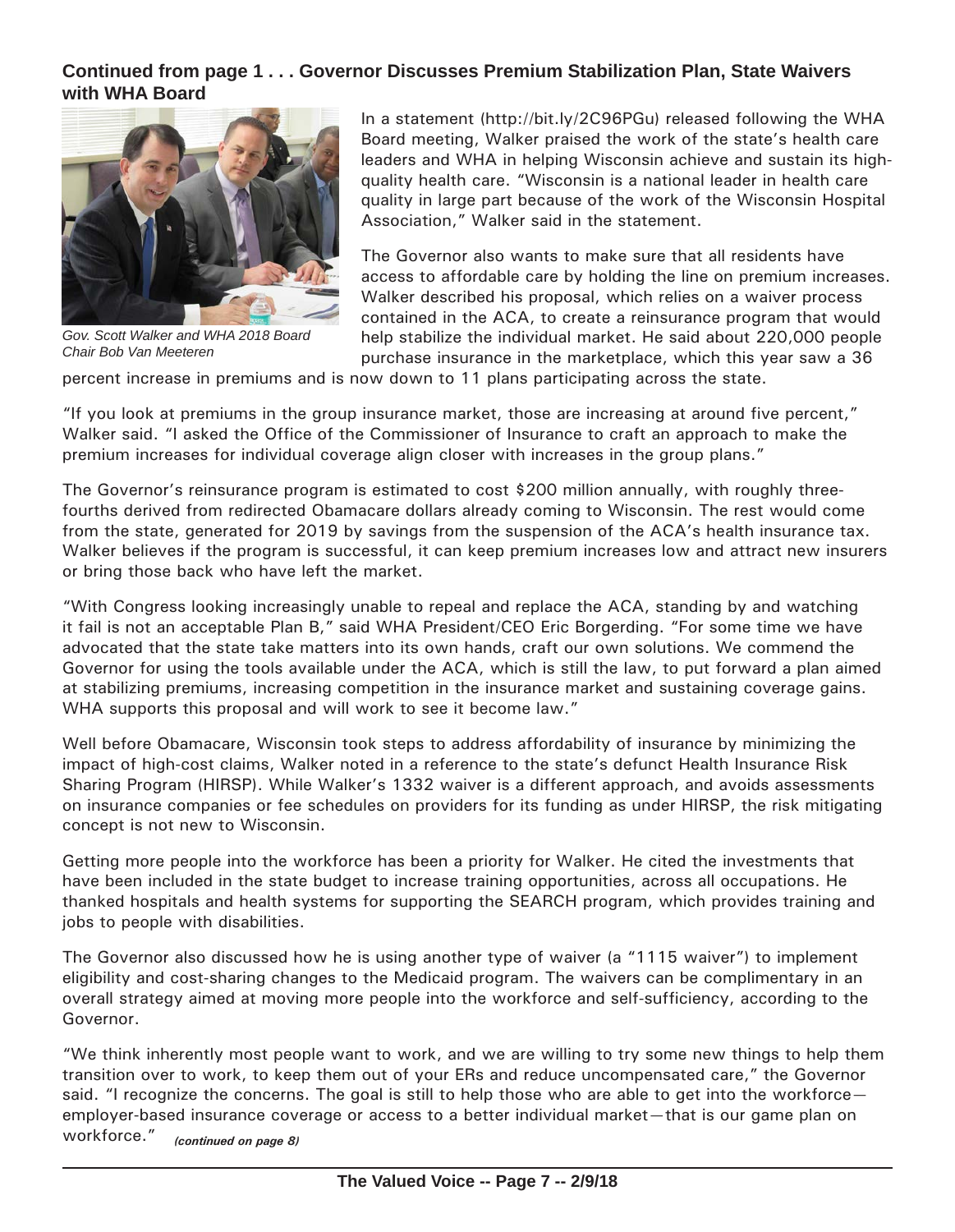#### **Continued from page 7 . . . Governor Discusses Premium Stabilization Plan, State Waivers with WHA Board**

Some of the proposals in the 1115 waiver have drawn concern from WHA, which has twice submitted comments to CMS seeking changes to the proposal.

"We understand and support the goal of promoting self-reliance. We ascribe to the notion that the best Medicaid reform is a good job with good benefits, but we also know that this is a very challenged and atrisk population," Borgerding said. "When implementing premiums and co-pays, those challenges become most evident. The concern is both affordability for this very low-income population and how these types of cost-sharing strategies will be implemented. Hospitals must continue serving everyone who comes through their doors, even if they are disenrolled from Medicaid for not paying a premium to the state or cannot make a copayment."

Among other things, in its comments to CMS and lawmakers, WHA has consistently advocated for copayments for Medicaid be made payable to and collected by the state rather than hospitals.

"(WHA) have been good partners. When you raised concerns about Medicaid expansion we partnered to make our approach work, and I think you would agree that it's been a success," the Governor said. "We want the same thing with this proposal. We want to be innovative. Washington is hungry for states that want to be innovative as long as we can deliver tangible results, they might work with us."

On behalf of the Board and WHA's members, Borgerding thanked the Governor for his ongoing commitment to health care access in Wisconsin, noting the \$2.7 billion in new state funding that has been injected into Medicaid, creation of the Disproportionate Share Hospital Program and the millions of dollars in new state funding for medical education programs since the Governor took office.

#### *Borgerding Presents WHA 2018 Strategic Goals and Initiatives*

WHA President/CEO Eric Borgerding presented WHA's 2018 goals. He highlighted several key advocacy items, including Medicaid, which remains a top priority. Borgerding said WHA will reconvene the Medicaid Work Group this summer, noting that this group helps set WHA's Medicaid agenda for the next state budget. He indicated WHA again will set several reimbursement priorities that are not confined to within the walls of the hospital and that support the continuum of care.

"We are not only looking forward, but we are realigning, evolving and growing to craft and deliver an agenda that reaches far beyond the hospital walls," Borgerding told Board members. "As one of our member leaders recently said, 'WHA goes to where its members are.' That was a great compliment to our team."

Workforce will continue to be a major area of focus in 2018 on major issues related to licensure, payment, and regulation, including advanced practice clinicians and physicians. Borgerding said WHA is planning a conference for members to understand the laws and regulations that enable the better use of APCs and advanced practice registered nurses (APRNs) in health care settings, a move he said is a "good example of not only passing but implementing legislation."

The Behavioral Health Task Force will also be reconvened in 2018 to set a broader long-term agenda. Integrated physician and clinic engagement continues to be an important space to WHA, as physician practices evolve.

"Our physician agenda is evolving in an advocacy perspective," Borgerding said. "We want to start working to address regulatory burdens at the state and federal level that limit physicians from also practicing at the top of their license."

The work of the Post-Acute Care group and Special Needs Dental Work Groups will both continue in 2018. Borgerding said both efforts are great examples of how WHA is "going where its members are."

*(continued on page 9)*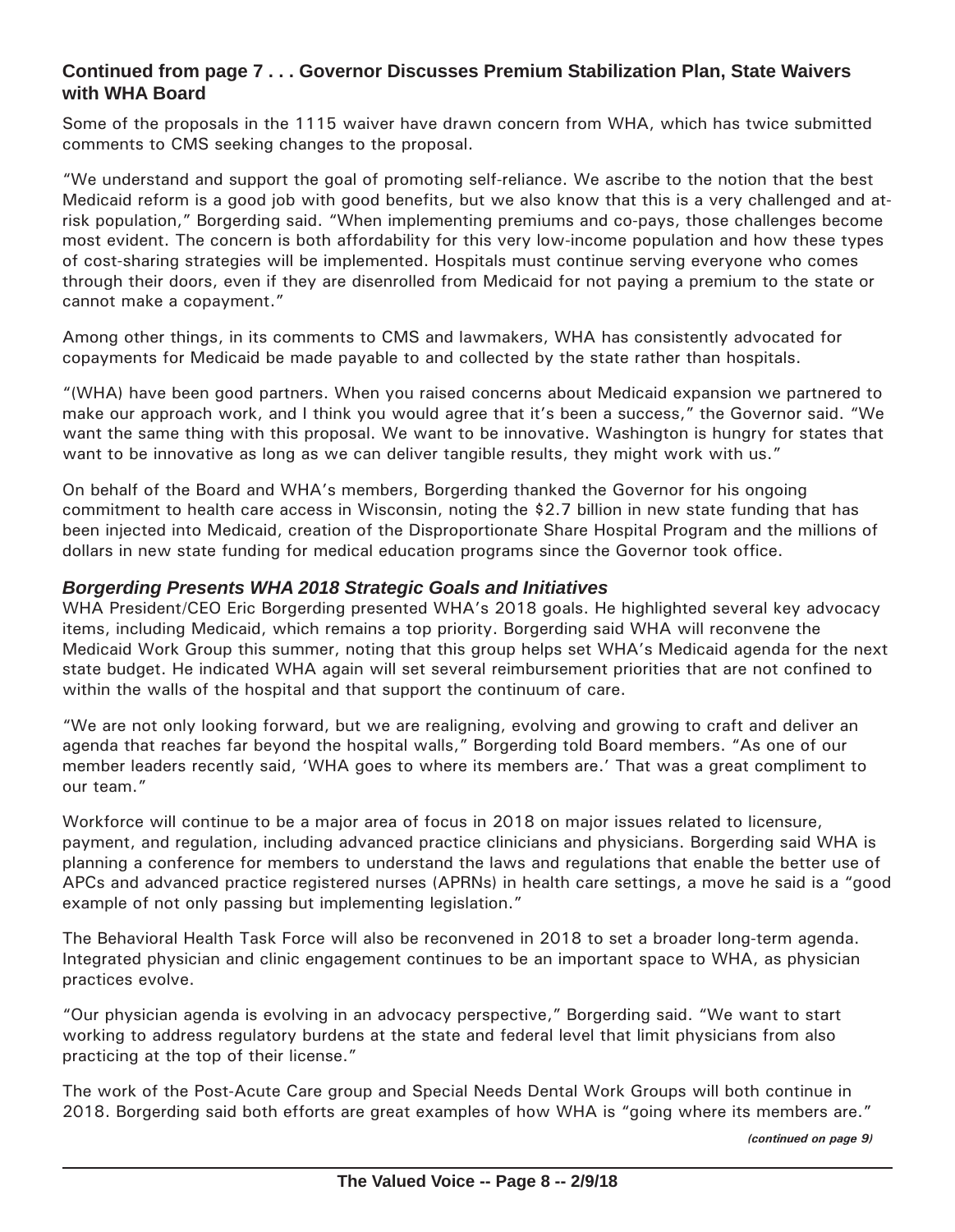#### **Continued from page 8 . . . Governor Discusses Premium Stabilization Plan, State Waivers with WHA Board**

Borgerding referenced the challenge in the Supreme Court to the non-economic damage caps in the Goals. Oral arguments are April 19. WHA filed an amicus brief with the Court of Appeals and the Wisconsin Supreme Court. This is the first serious legal challenge to the current caps, and WHA is monitoring the case very closely. If the caps are struck down this year, a legislative fix would not be possible until the Legislature convenes in 2019.

The goals are aggressive and targeted, but keenly focused on advocating for WHA members to enable high-quality, high-value care for employers and the people who live in our state.

"Our agenda, our work in Madison and in Washington, our focus on quality health care, is driven by, informed by our members," Borgerding said. "What we focus on must be meaningful, must move the needle. We have to go where our members are. That's what keeps WHA highly relevant and what delivers value for our members across the state."

#### *Dan Boston: What to Expect from Washington D.C.*

On the heels of the Senate announcing they had reached a budget deal, Dan Boston, president, Health Policy Source, Inc. and WHA's lobbyist in the nation's Capitol, discussed what Wisconsin health care leaders could expect from Washington, D.C. in 2018. The deal that was reached in the Senate, according to Boston, included several important health care provisions, including funding for CHIP, FQHCs and other key WHA priorities like the Medicare Dependent Hospital program and the Low Volume Adjustment. What remains unaddressed is restoration of cuts to the 340B drug program. Several pieces of legislation, both good and bad, are still pending as AHA continues pursuing a legal strategy to the block cuts.

Boston also said it's uncertain whether the ACA is imploding or just slowly fizzling out, but despite the CSRs remaining unfunded, a shortened enrollment period and the individual mandate being repealed in 2019, sign ups remained nearly identical to last year. While a full repeal of the ACA remains unlikely, he said Congress could potentially revise the rules for essential benefits, enrollment periods, and age bands, while increasing the use of 1332 waivers. He indicated House Republicans are not expected to make another attempt to repeal/replace Obamacare before the 2018 election cycle.

Boston, who has been named by The Hill as one of D.C.'s top lobbyists for 14 of the last 15 years, has worked with WHA for over two years. Via teleconference from Washington, DC, he was making his first appearance at a WHA Board meeting.

"Dan and his team at HPS are a tremendous WHA partner asset for us and our members," Borgerding told the Board. "They will be an increasingly important part of our D.C. strategy going forward."

*State advocacy update: ACA enrollment, 1332 waiver, workers comp and legislative issues* WHA's Joanne Alig updated the Board on the status of Wisconsin's 1332 waiver and provided the current state of the insurance exchange.

Enrollment on the insurance exchange in Wisconsin was down about seven percent, less than was anticipated, according to Alig. Nationally, enrollment was down about five percent.

While Wisconsin has more insurers participating in the exchange than other states, Alig noted there are several counties that now have only one insurer, and overall Wisconsin has fewer insurers participating across the state compared to 2017. Alig also noted the average premium increase for the individual market in 2018 was 36 percent.

"It's not a crisis yet, but we are moving toward more market instability," Alig said. "The individual mandate is effectively gone in 2019. Estimates are that premiums would go up about 10 percent, according to the CBO." *(continued on page 10)*